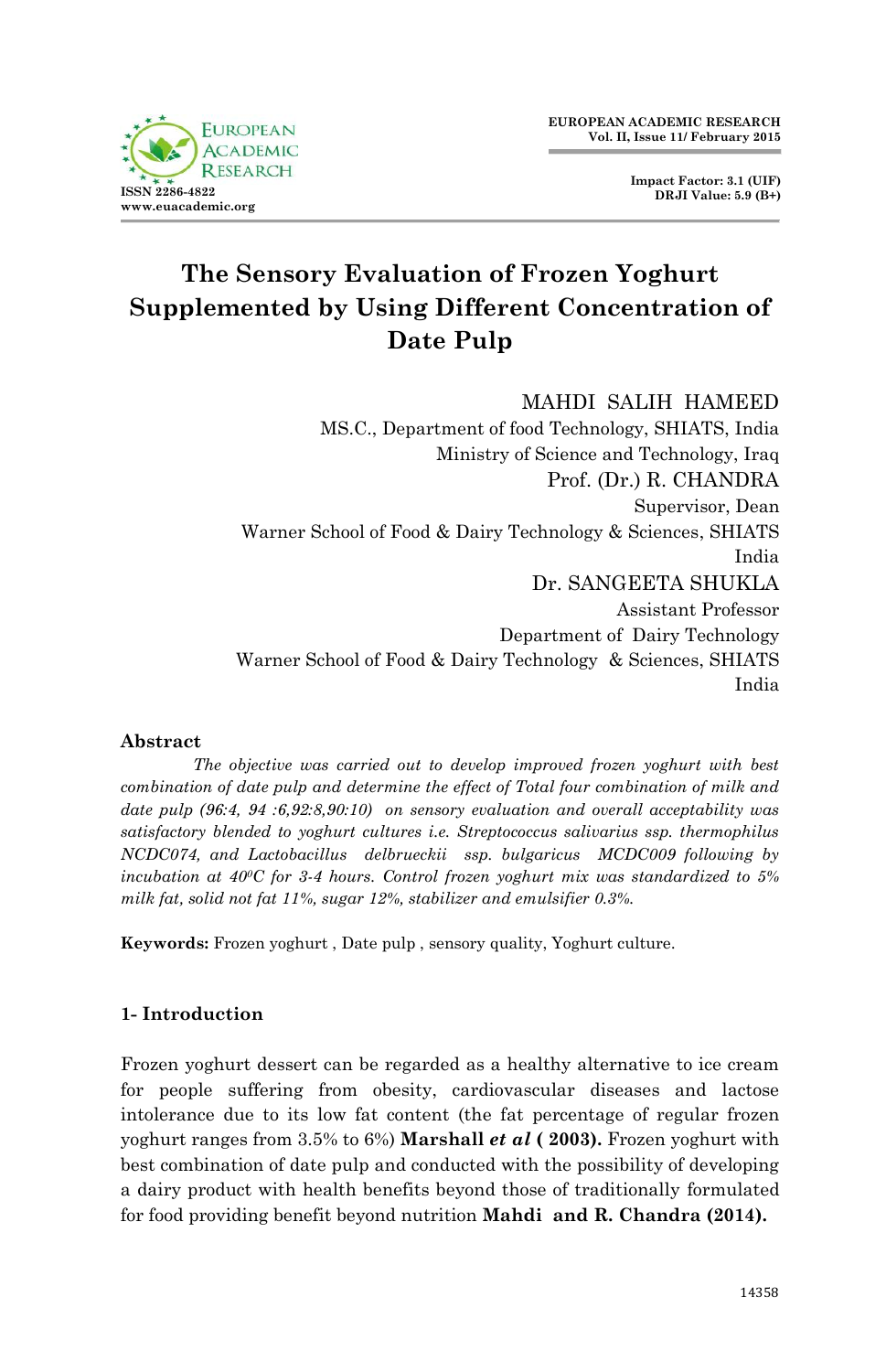**Mahdi Salih Hameed, R. Chandra, Sangeeta Shukla- The Sensory Evaluation of Frozen Yoghurt Supplemented by Using Different Concentration of Date Pulp**

Yoghurt is a cultured milk product and generally fermented with mixture of two species i.e. *Lactobacillus bugaricus* and *Streptococcus thermophilus*. Usually it contains 12-14 per cent total milk solids and has soft, friable custard like consistency and a clean distinct acid flavor. Yoghurt supplies high quality of protein and is excellent source of calcium, phosphorus and potassium and contains significant quantities of general vitamins. Yoghurt could be used for infant and adult feeding owing to its higher Ca/Na ratio as compared to RDA value in USA **Demott (1985).**

Yoghurt is an increasingly popular cultured dairy product in most countries. This is partly because of an increased awareness of consumers regarding possible health benefits of yoghurt. Yoghurt is easily digested, has high nutritional value and is a rich source of carbohydrates, protein, fat, vitamins, calcium and phosphorus. As milk protein, fat and lactose components undergo partial hydrolysis during fermentation, yoghurt is an easily digested product of milk **Rasic and Kurman (1978)** and **Tamime and Rabinson (1983).**

Date varieties have been developed by thousands of years of selection of seedlings and only those possessing desirable characteristics have been propagated. Most commonly grown dates variety are Berhi, Dayri, Deglet, Noor, Halawy, Khadrawy SafriSayer. Date varieties can be grouped into three types. 1) Soft type dates have a soft flesh, high moisture content (17-22%) and relatively low sugar content. 2) Semi-dry varieties have a firm flesh, fairly low moisture content (11-16%) and high sugar content. 3) Dry dates have high sugar content, very low moisture content (8-10%), and a dry, hard flesh. Most of UAE date varieties are of the soft type. Date fruits offer a good source of high nutritive value (3000 calories/Kg). Khalal (Balah or Biser) is hard and crisp, yellow or red, with moisture content of about 50 per cent and it is perishable **Jaradat** and **Zaid (2004).**

Probiotics play a major role in health and wellbeing beyond basic nutrition **Vanaja** *et al.* **(2011)**.

Date syrup is considered to have functional properties such as the ability to act as a sugar replacer. Most of the carbohydrates in dates are in the form of fructose and glucose, which are easily absorbed by the human body **Al-Farsi** *et al***. (2005).**

The production of fermented milk products is increasing rapidly in all the major developing countries of the world. An important constituent of food is fat that serves as rich source of energy and contributes to various sensory and rheological characteristics. These attributes contributes to the richness of the product for better market value and consumer acceptability. However, consumption of diet high in animal fat is associated with incidence of obesity, coronary heart disease, hypertension, insulin resistance and cancer and gall bladder diseases. Hence, there is a demand for low fat and low energy foods **Swanson (1998)**.

The addition of protein in foods alters many of the physic-chemical and functional properties. Frozen yoghurt is a unique way of combining the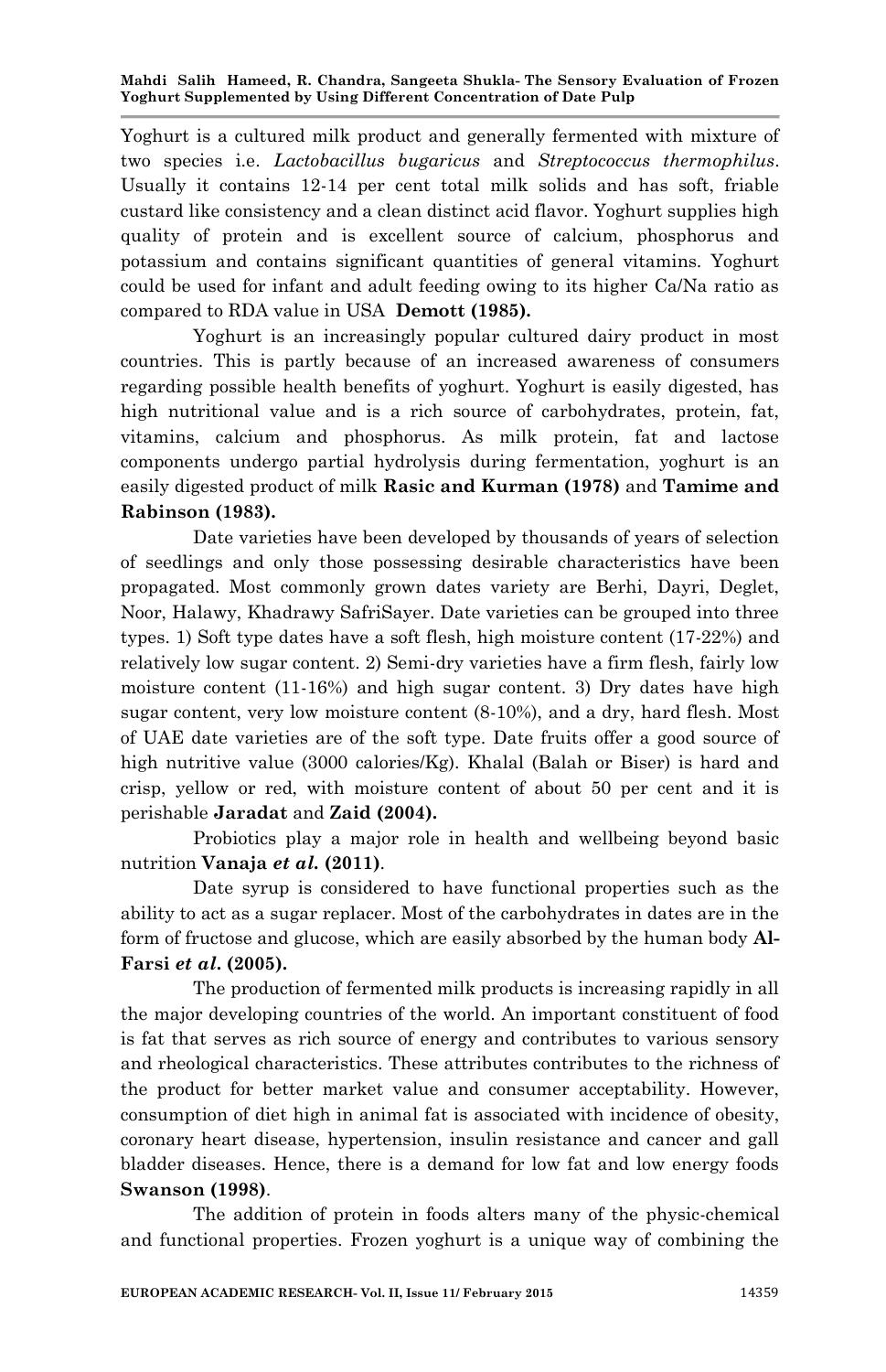**Mahdi Salih Hameed, R. Chandra, Sangeeta Shukla- The Sensory Evaluation of Frozen Yoghurt Supplemented by Using Different Concentration of Date Pulp**

characteristics of ice cream and the therapeutic character of yoghurt. Fruit yoghurt contain significantly lower amount of fat, protein and minerals than plain yoghurt **Desai and Toro (1994).**

# **2- Material And Methods**

The experiment Studies On preparation of frozen yoghurt with Incorporation of Date pulp ,,Was conducted in the student Research Lab Warner School of Food and Dairy Technology ,Sam Higginbottom Institute of Agriculture ,Technology &Sciences (Deemed to be University).

# **Material required**

**Yoghurt culture**- *Streptococcus salivarius ssp. thermophilus* NCDC074, and *Lactobacillus delbrueckii ssp. bulgaricus* MCDC009 were obtained from National Collection of Dairy Culture , Dairy Microbiology division at NDRI, Karnal-Haryna-india.

**Date pulp** (type khstawi) **–**from local market of Allahabad **.**

**Milk**–from local market of Allahabad.

**Sugar**–from local market of Allahabad.

**Stabilizer** and **Emulsifiers**–from scientific cooperation, Allahabad**.**

## **Treatment Combination**

- 1. T0 Frozen yoghurt prepared from milk standardized to 5% fat and 11% milk SNF with the addition of 12% sugar, 0.3% of stabilizer and emulsifiers.
- 2. T1 Frozen yoghurt prepared from milk standardized to 5% fat and 11% milk SNF with the addition of 12% sugar, 0.3% of stabilizer and emulsifiers, incorporated with 4% date pulp.
- 3.  $T_2$  Frozen yoghurt prepared from milk standardized to 5% fat and 11% milk SNF with the addition of 12% sugar, 0.3% of stabilizer and emulsifiers, incorporated with 6% date pulp.
- 4. T3 Frozen yoghurt prepared from milk standardized to 5% fat and 11% milk SNF with the addition of 12% sugar, 0.3% of stabilizer and emulsifiers, incorporated with 8%date pulp.
- 5. T4 Frozen yoghurt prepared from milk standardized to 5% fat and 11% milk SNF with the addition of 12% sugar, 0.3% of stabilizer and emulsifiers, incorporated with 10% date pulp.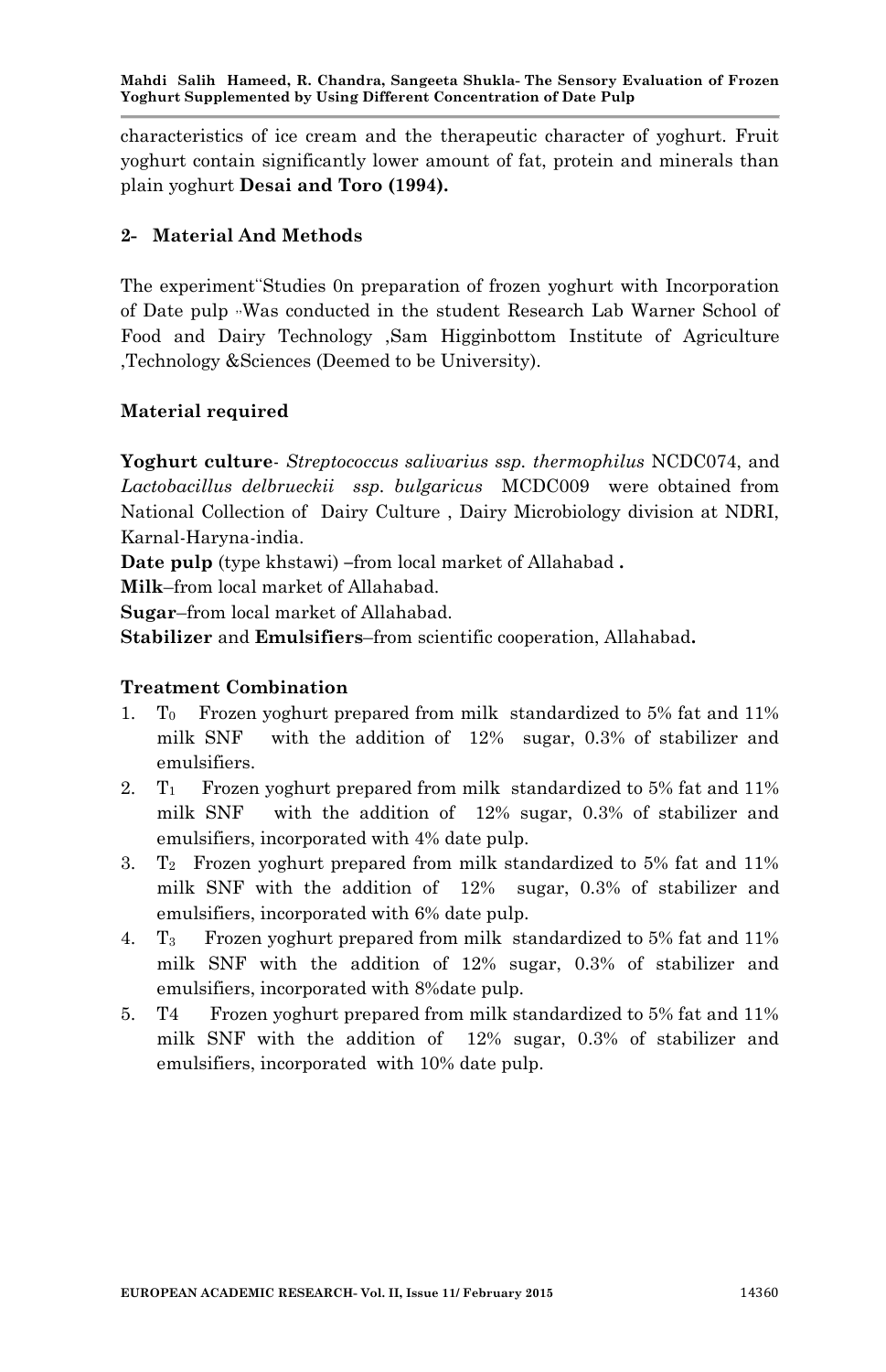

# **Result and Discussion**

#### **Results**

|                       | <b>Treatments</b> |           |                |                |           |
|-----------------------|-------------------|-----------|----------------|----------------|-----------|
|                       | T <sub>0</sub>    | <b>T1</b> | T <sub>2</sub> | T <sub>3</sub> | <b>T4</b> |
| <b>Parameters</b>     |                   |           |                |                |           |
| Organoleptic Analysis |                   |           |                |                |           |
| Flavour and           | 7.20              | 7.60      | 7.80           | 8.40           | 8.60      |
| <b>Taste</b>          |                   |           |                |                |           |
| Body<br>and           | 7.40              | 8.00      | 7.80           | 7.60           | 7.20      |
| <b>Texture</b>        |                   |           |                |                |           |
| Colour<br>and         | 8.00              | 8.20      | 7.80           | 8.40           | 8.60      |
| Appearance            |                   |           |                |                |           |
| Overall               | 7.53              | 7.93      | 7.79           | 8.13           | 8.13      |
| Acceptability         |                   |           |                |                |           |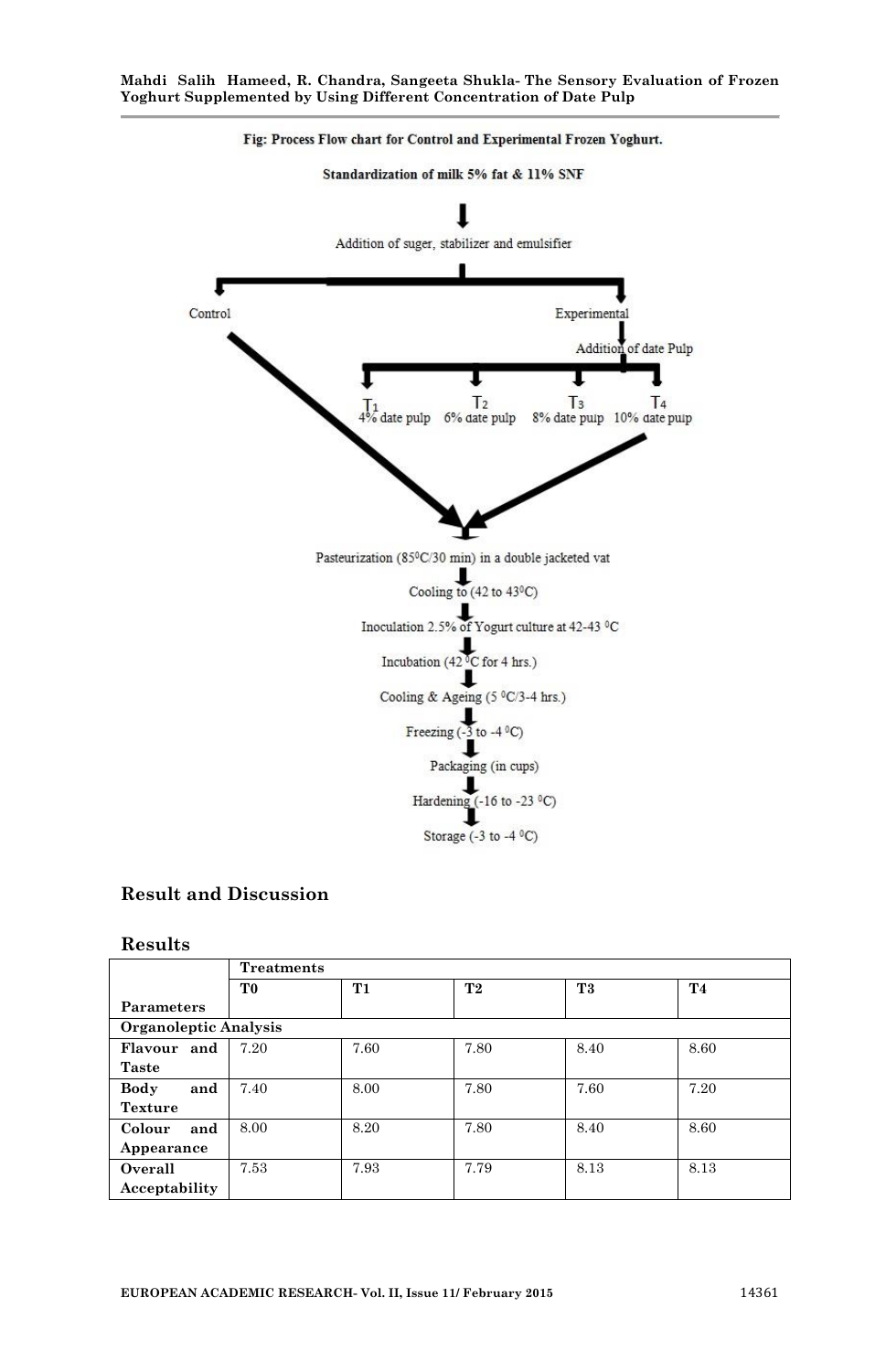#### **Flavour and Taste:**

The meant flavor and taste percentage in samples of date pulp frozen yoghurt samples was noted that highest mean flavor and taste personage was recorded in the date pulp frozen yoghurt sample of  $T_4$  (8.60) followed by  $T_3$  $(8.40)$  followed by T<sub>2</sub> (7.80) followed by T<sub>1</sub> (7.60)followed by T<sub>0</sub> (7.20). However the differences in these values were found significant indicating by their significant effect on treatments in the flavor and taste score content between samples of different treatments.



**Fig 1: Flavour and Taste percentage in sample of experimental date pulp frozen yoghurt of different treatments** 

# **Body and Texture:**

The meant body and texture percentage in samples of date pulp frozen yoghurt samples was noted that highest mean body and texture personage was recorded in the date pulp frozen yoghurt sample of  $T_1$  (8.00) followed by T<sub>2</sub> (7.80) followed by T<sub>3</sub> (7.60) followed by T<sub>0</sub> (7.40)followed by T<sub>4</sub> (7.20). However the differences in these values were found non-significant indicating by their non-significant effect on treatments in the body and texture score content between samples of different treatments.



**Fig 2 : Body and Texture percentage in sample of experimental date pulp frozen yoghurt of different treatments**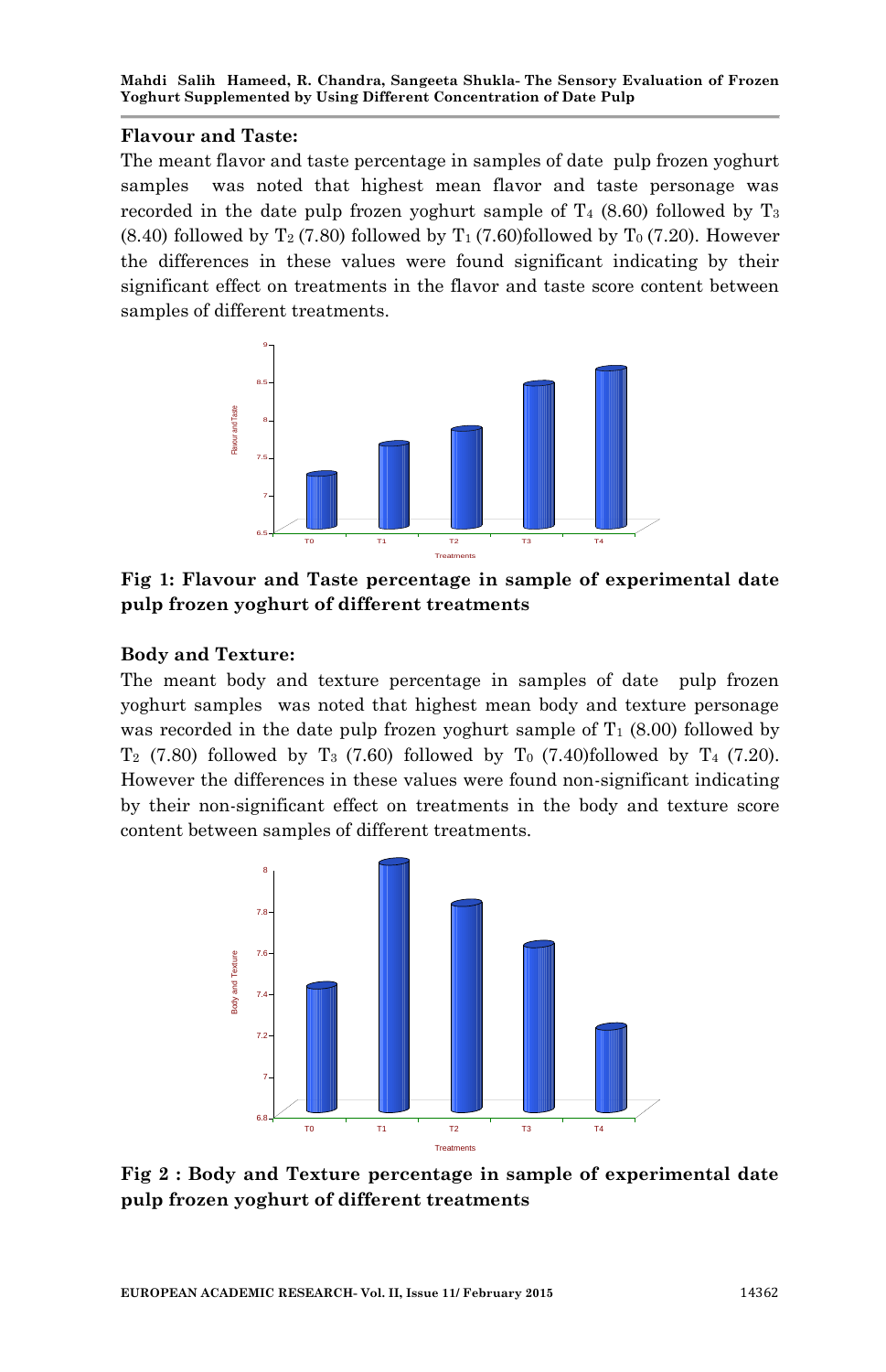#### **Colour and Appearance :**

The meant colour and appearance percentage in samples of date pulp frozen yoghurt samples was noted that highest mean colour and appearance personage was recorded in the date pulp frozen yoghurt sample of  $T_4$  (8.60) followed by T<sub>3</sub> (8.40) followed by T<sub>1</sub> (8.20) followed by T<sub>0</sub> (8.00)followed by T<sub>2</sub> (7.80). However the differences in these values were found non-significant indicating by their non-significant effect on treatments in the colour and appearance score content between samples of different treatments.



**Fig 3 : Colour and Appearance percentage in sample of experimental date pulp frozen yoghurt of different treatments** 

# **Overall acceptability:**

The meant overall acceptability percentage in samples of date pulp frozen yoghurt samples was noted that highest mean overall acceptability personage was recorded in the date pulp frozen yoghurt sample of  $T_4$  (8.13) followed by  $T_3$  (8.13) followed by  $T_1$  (7.93) followed by  $T_2$  (7.79)followed by  $T_0$  (7.53). However the differences in these values were found significant indicating by their significant effect on treatments in the overall acceptability score content between samples of different treatments.



**Fig 4 : Overall Acceptability in sample of experimental date pulp frozen yoghurt of different treatments**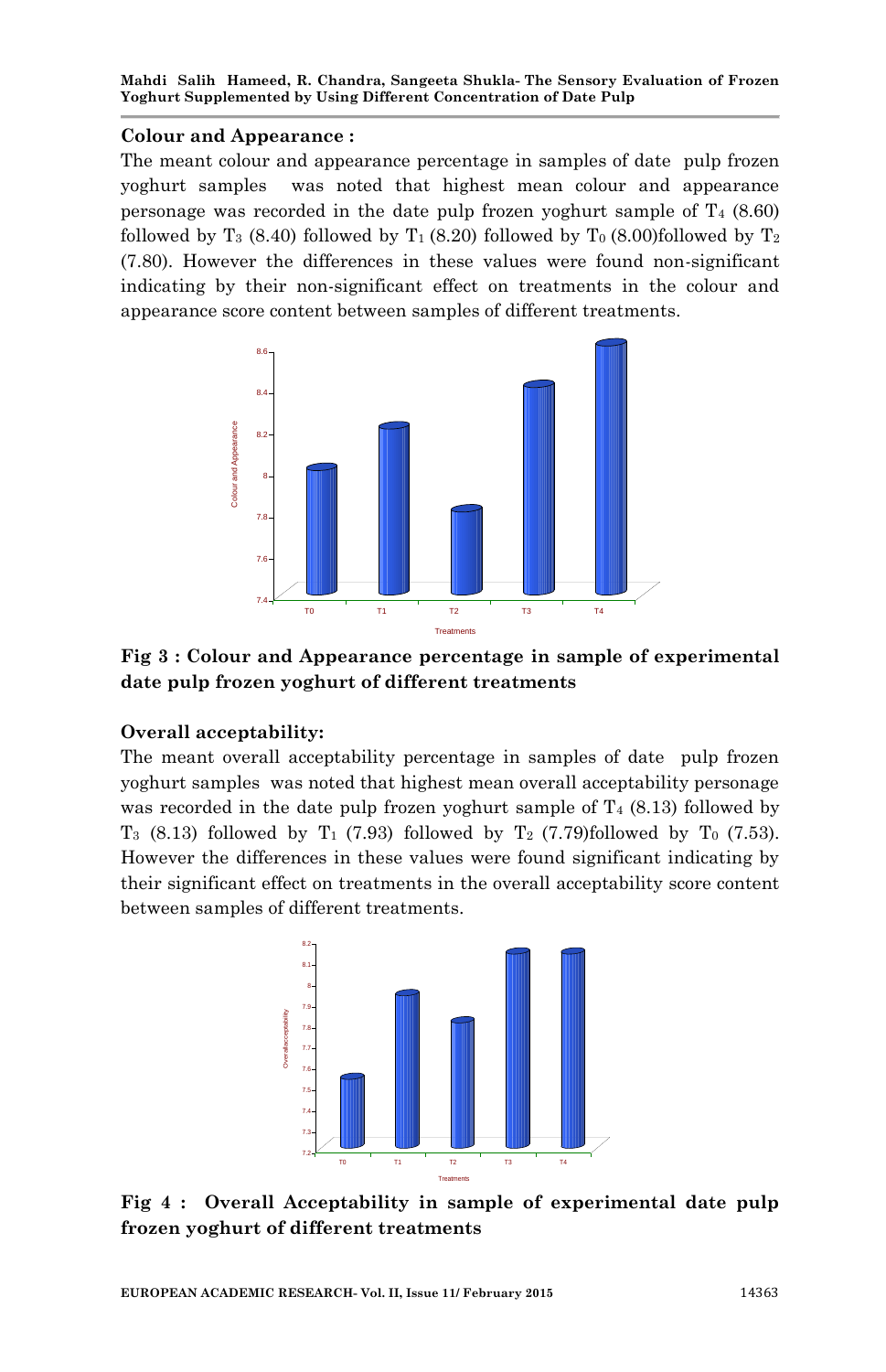#### **Conclusion**

In view of experimental results obtained during the present investigation it may be concluded that the samples of treatment T3and T4 was found the best in every aspect of organoleptic analysis ,i.e.,colour & appearance ,flavor & test and overall acceptability.

## **Acknowledgement :**

I would like to thank to ministry of higher education and scientific Iraq.

I am thankful to all my teachers for their cooperation and help which added to the success of this work in Warner school of food and dairy Technology *SHIATS ,India*

I would like to thank Jawdhira Abdulhusein Hamzah Abdulhusein for helping me.

# **REFRENCES**

- Al-Farsi M, Alasalvar C, Morris A, Baron M and Shahidi F(2005) Compositional and sensory characteristics of three Phoenix dactylifera L.) *varieties grown in Oman. Journal of Agricultural and Food Chemistry* 53 7586–7591.
- Demott (1985). *Indian* Food industry Vol.17 (6) .
- Desai, S.R., V.A. Toro and S.V. Joshi , (1994). Utilization of different fruit in the manufacture of yogurt. *Indian J. Dairy Science*. 47: 870-874.
- Jaradat and Zaid (2004) Quality tarts of date palm fruits in a center of origin and *Centre diversity, Journal of food and Agriculture* Vol 2(1),pp:208-217.
- Mahdi Salih and R .Chandra (2014). Study of Chemical Frozen Yoghurt Supplemented by Using Different Concentration of Date Pulp *Journal of European Academic Research,* Vol. II, Issue 9.
- Marshall R T, Goff H D and Hartel R W (2003) Ice Cream, 6th edn. *New York*: Aspen Publishers.
- Rasic, J.L. and Kurmannn, J. A.(1978). yoghurt –scientific grounds , technology , manufacturing and preparation .*Technical dairy publishing house* , Yugoslavia,466.
- Swanson, B.G. 1998. Fat replacers. Part of a bigger picture. *Journal of food Technology*, 52:16-17.
- Tamime, A. Y. and Robinson, R. K. (1983), fermented milks and to their furure trends. III technological asbects leave*. Dairy* LMBO 55: 281- 307.
- Vanaja G, Gotcheva V, Angelov A, Agrawal R (2011) Formation of volatiles and fatty acids of therapeutic importance in the probiotic